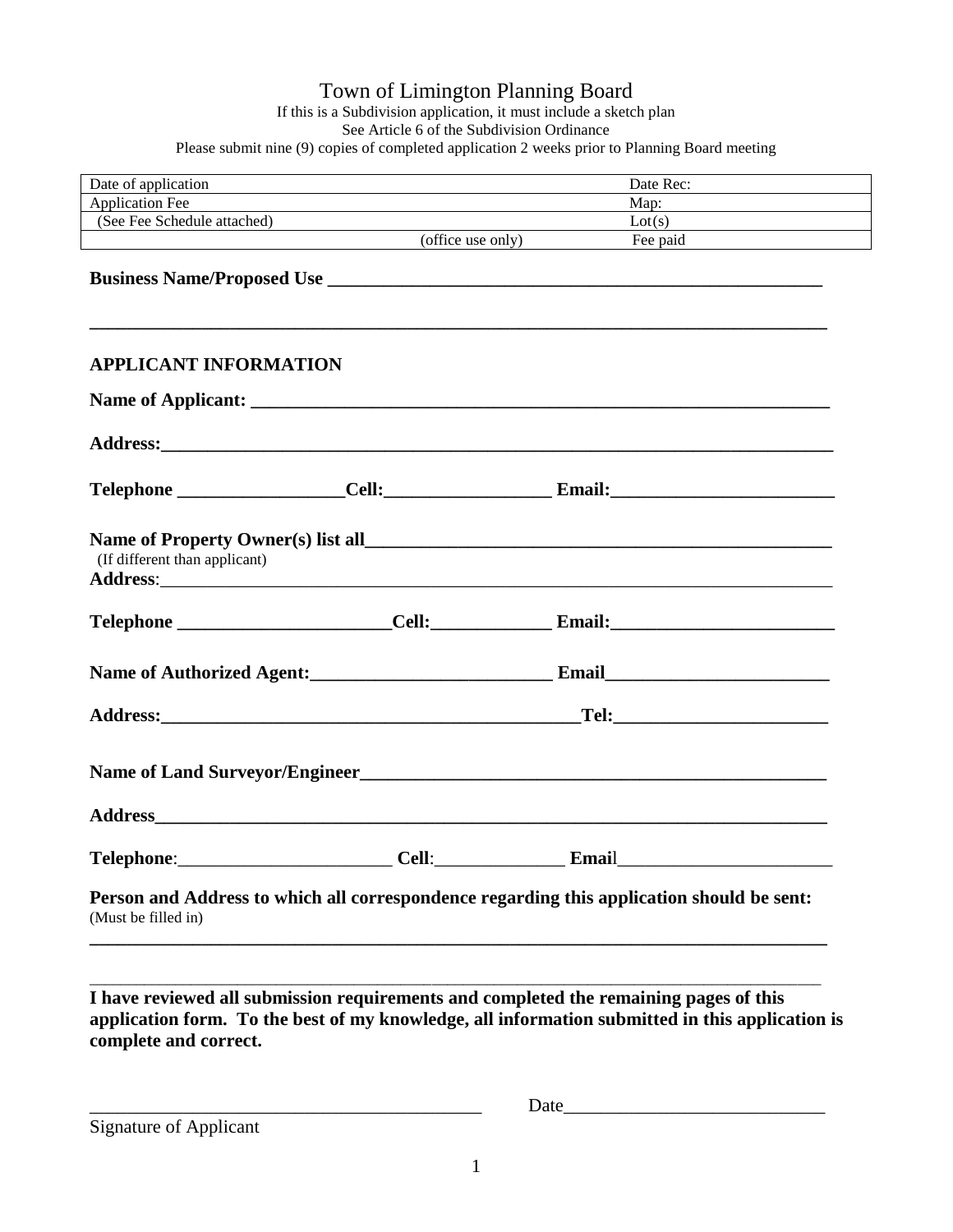## **General Information**

| Proposed name of development                                      |                                                                                                                                                                                                                                                                |
|-------------------------------------------------------------------|----------------------------------------------------------------------------------------------------------------------------------------------------------------------------------------------------------------------------------------------------------------|
| Number of Lots _______                                            |                                                                                                                                                                                                                                                                |
| Anticipated construction date:                                    | Anticipated completion date:                                                                                                                                                                                                                                   |
| Estimated cost for infrastructure improvements                    |                                                                                                                                                                                                                                                                |
| Identify method of water supply to<br>the Proposed development    | Individual wells<br>Central well with distribution Lines                                                                                                                                                                                                       |
| Identify method of sewage disposal<br>to the proposed development | Individual septic tanks<br>Central on-site disposal w/distribution lines                                                                                                                                                                                       |
| Identify method of fire protection to<br>Proposed development     | Cistern<br>Sprinkler systems<br>Other the contract of the contract of the contract of the contract of the contract of the contract of the contract of the contract of the contract of the contract of the contract of the contract of the contract of the cont |

Does the applicant propose to dedicate to the public any of the following:

| <b>Streets</b>     | <b>Yes</b> |     | No Estimated length  |
|--------------------|------------|-----|----------------------|
| Recreation area(s) | Yes        |     | No Estimated acreage |
| Common Land $(s)$  | Yes        | No. | Estimated acreage    |

What legal interest does the applicant have in the property to be developed (ownership, option, purchase and sale agreement)\_\_\_\_\_\_\_\_\_\_\_\_\_\_\_\_\_\_\_\_\_\_\_\_\_\_\_\_\_\_\_\_\_\_\_\_\_\_\_\_\_\_\_\_\_\_\_\_\_\_\_\_\_\_\_\_\_

Does the applicant intend to request waivers of any of the submission requirements? If yes, list them below and state the reason(s) for the request.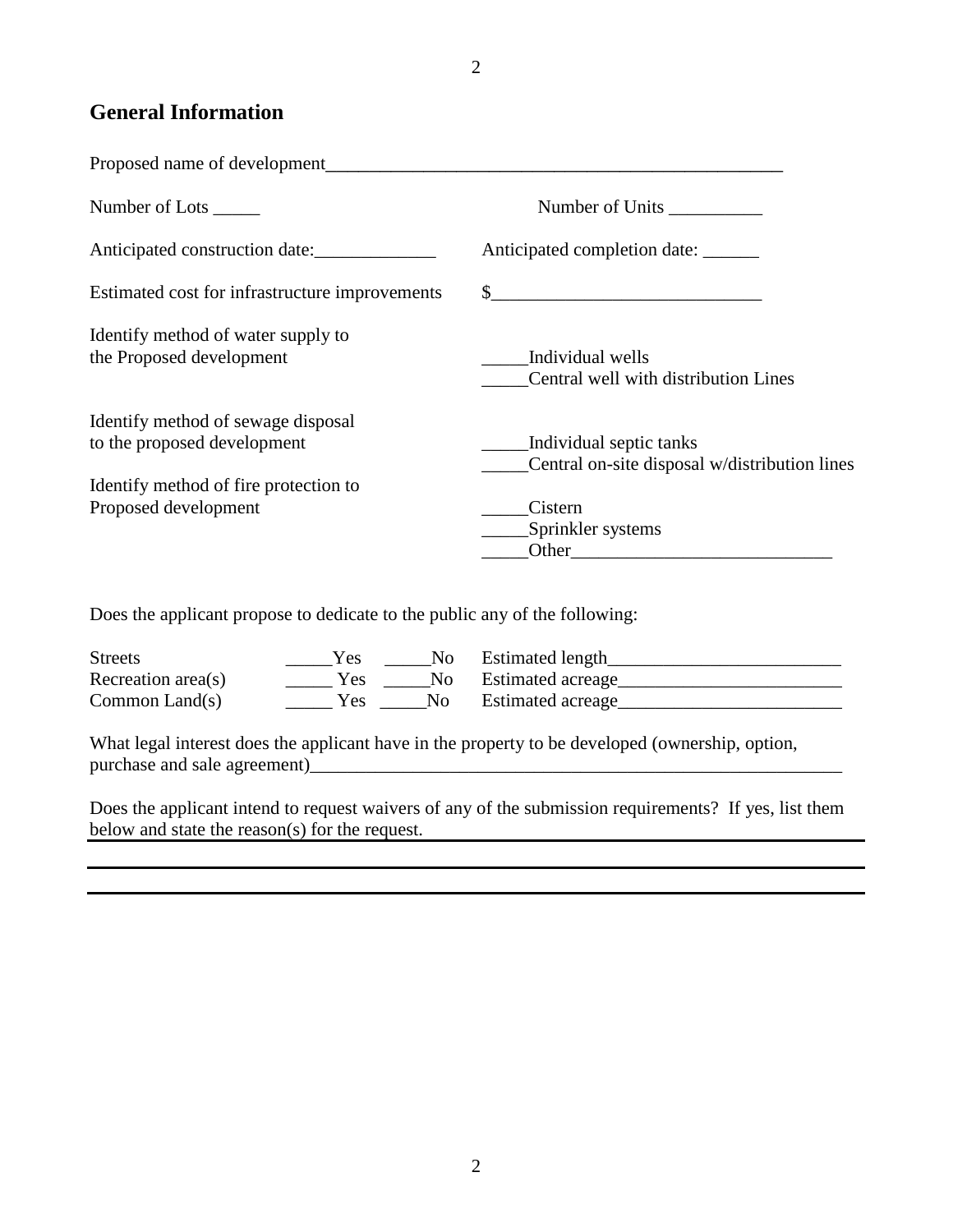3

## **Land Information**

| <b>Location of Property</b>                                        | From Registry of Deeds Book_____________ Page______________                                                                                                                                                                            |  |                        |
|--------------------------------------------------------------------|----------------------------------------------------------------------------------------------------------------------------------------------------------------------------------------------------------------------------------------|--|------------------------|
|                                                                    | From Tax Maps Map: Lot Lot                                                                                                                                                                                                             |  |                        |
|                                                                    |                                                                                                                                                                                                                                        |  |                        |
|                                                                    | Is any property within 250 feet of the high water mark of a pond or river Yes___No___                                                                                                                                                  |  |                        |
|                                                                    |                                                                                                                                                                                                                                        |  |                        |
|                                                                    | Indicate the nature of any restrictive covenants to be placed in the deeds__________________________                                                                                                                                   |  |                        |
|                                                                    | Has this land been part of a prior approved subdivision?                                                                                                                                                                               |  | $Yes$ $No$ $No$        |
| Has this land been part of other divisions within the past 5 years |                                                                                                                                                                                                                                        |  | $Yes$ $No$             |
|                                                                    | Identify existing use(s) of land (farmland, woodlot, etc.)<br><u>Letteran and the subset of the subset of the subset of the subset of the subset of the subset of the subset of the subset of the subset of the subset of the subs</u> |  |                        |
|                                                                    | Is this property taxed under the Maine Tree Growth Tax Law?                                                                                                                                                                            |  | $Yes$ No No            |
| Does parcel include any water bodies?                              |                                                                                                                                                                                                                                        |  | $Yes_$ $No_$           |
| Does the parcel include any wetlands?                              |                                                                                                                                                                                                                                        |  | $Yes \qquad No \qquad$ |
|                                                                    | Is any portion of the property within a special flood hazard area as identified by the Federal                                                                                                                                         |  |                        |

**Emergency Management Agency? Yes\_\_\_\_\_\_ No\_\_\_\_\_** 

**List below the names and mailing addresses of abutting owners within 250 feet. This includes owners across the street. Map and lot numbers come from Town of Limington Tax Maps.**

|  | <b>MAP LOT Name</b> | <b>Address</b> |
|--|---------------------|----------------|
|  |                     |                |
|  |                     |                |
|  |                     |                |
|  |                     |                |
|  |                     |                |
|  |                     |                |
|  |                     |                |
|  |                     |                |
|  |                     |                |
|  |                     |                |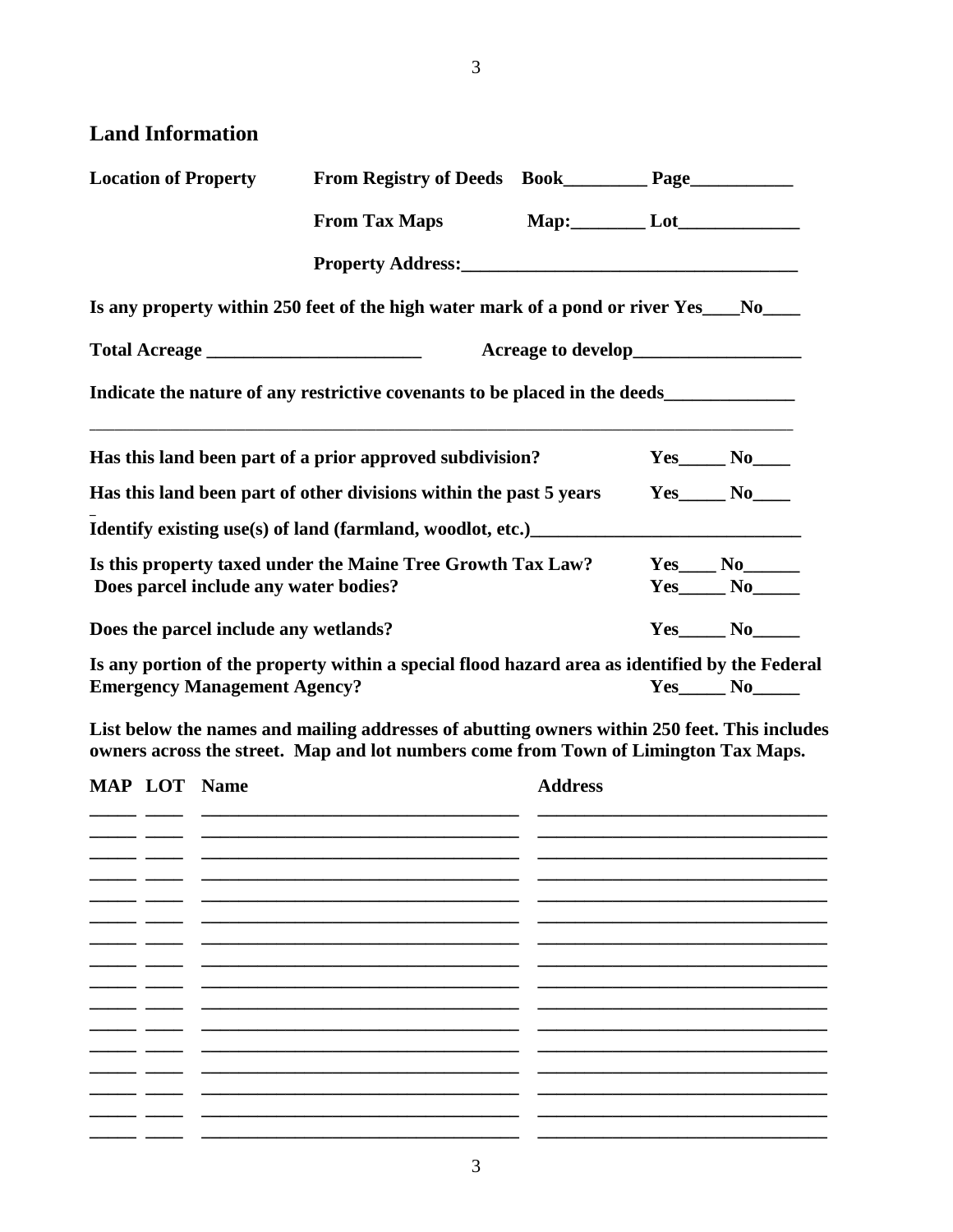**Home Occupation Site Plan Please outline design plan below Should include parking spaces and turn around Please draw inside layout**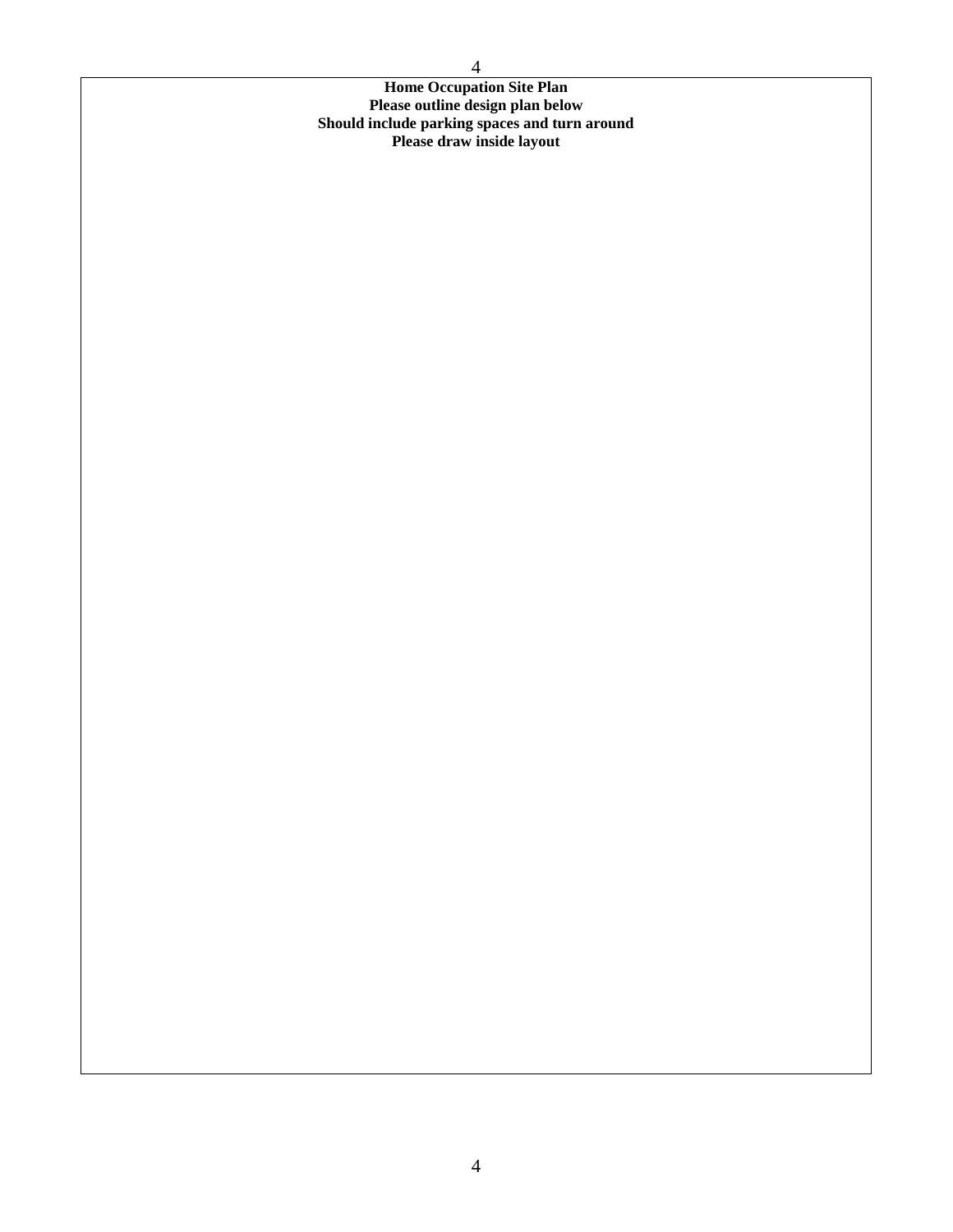**Conditional Use Permit Check List**

| <b>Name of Applicant</b> | Date: |  |
|--------------------------|-------|--|
|                          |       |  |

**All materials must be provided to the Code Enforcement Officer two (2) weeks prior to being scheduled on the Planning Board Agenda.**

**\_\_\_\_\_\_ When filing for a Conditional Use Permit, you must submit eight (8) copies of the material to be presented to the Planning Board.**

**\_\_\_\_\_ Name and address of the applicant (or authorized agent) plus the Name of the proposed development, if applicable. Please include appropriate contact information, i.e. phone, cell, email and correct address.**

**\_\_\_\_\_ A copy of the deed or record of ownership.**

**\_\_\_\_\_ The Assessor's Map and Lot number.**

**\_\_\_\_\_ Total floor area**

**\_\_\_\_\_ Total ground coverage.**

**\_\_\_\_\_ Location of each proposed building, structure or addition (page 4 of application)**

**\_\_\_\_\_ Perimeter survey of the parcel made and certified by a registered land surveyor, licensed in Maine, relating to reference points, showing true north point, graphic scale, corners of parcel, date of survey and total acreage.**

**\_\_\_\_\_ Appropriate fee**

**\_\_\_\_\_ Evidence of right, title or interest in the property.**

**A request for a waiver may be submitted to the Planning Board in writing.**

5